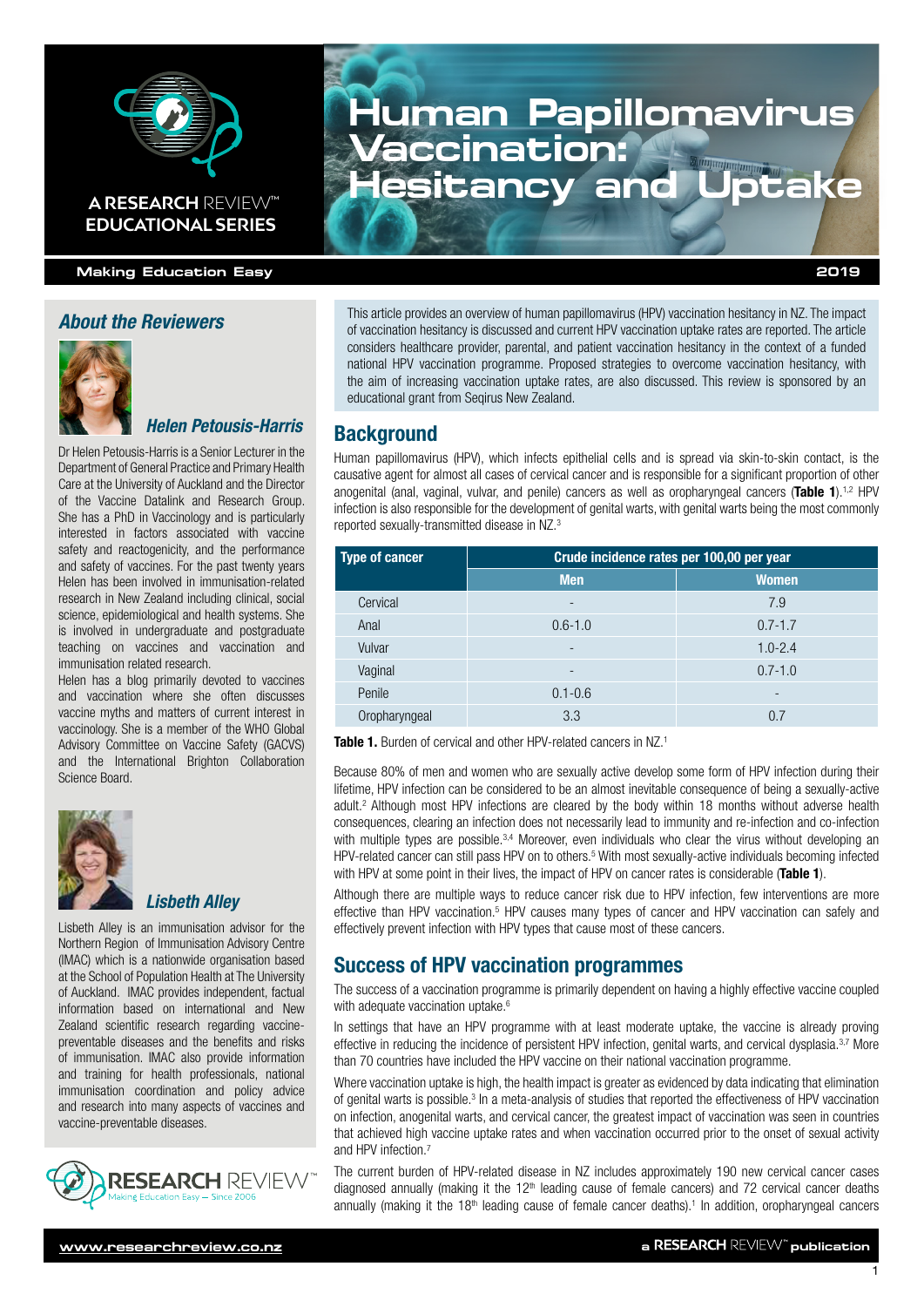

attributable to HPV are increasing in both men and women, with 95 new cases of oropharyngeal cancer and 25 deaths from oropharyngeal cancer estimated for 2018.

A marked reduction in the prevalence of vaccine-type HPV that is correlated with vaccination coverage in the population provides evidence for the impact of a vaccination programme on HPV infection.<sup>3</sup> In countries with high HPV vaccination coverage, such as Australia (estimated coverage rate of 73% for 3 doses in 2014), there has been a dramatic reduction in the number of cases of genital warts. Four years after its national vaccination programme was commenced in 2007, a reduction of up to 92.6% in genital warts cases was observed. Even countries with more modest coverage rates, such as NZ (estimated coverage rate of 56% for 3 doses in 2014), have observed significant reductions in cases of genital warts.3 Between the start of the programme in 2008 and 2015 there was a 61% reduction in the rate of genital warts in NZ.<sup>2</sup>

Cervical cancer registration rates are already declining and registrations for precancers are considerably higher than registrations for cancer due to the success of the cervical screening programme and treatment of these cases.<sup>3</sup> It has been estimated that HPV vaccination has the potential to prevent >2300 cases of cervical cancer and cervical pre-cancer per year based on 2012 cancer registry data.

HPV-related disease remains a source of morbidity and mortality in NZ and a primary role for HPV vaccination in reducing this burden is clearly evident, emphasising the need for an HPV vaccination programme that achieves high population coverage and targets boys and girls before HPV infection occurs.7

## Vaccination uptake rates

NZ's nationally-funded HPV vaccination programme started on 1<sup>st</sup> September 2008 and provided vaccination for girls and young women born in 1990 and 1991.4 It was extended in 2009 to girls and women born from 1992 onwards and in 2017 to males when the programme was extended to all males and females aged ≤26 years.

Since the national programme was started in 2008, HPV vaccination coverage in NZ has gradually increased from approximately 40% in the 1990 birth cohort to about 68% in the 2004 birth cohort (data as of December 2017, Figure 1).<sup>8</sup> The lowest uptake rate is in European/Others (65%), with Māori (68%), Asian (76%), and Pacific peoples (78%) achieving higher rates.

The aim of the HPV vaccination programme is to achieve herd immunity against HPV at a level that reduces the transmission of HPV infections. Although NZ's HPV vaccine uptake rate is trending upwards and is currently 68% (Figure 1), modelling studies suggest that the rate of uptake may need to reach at least 80% for herd immunity to be achieved.<sup>9,10</sup>



Figure 1. Completed HPV vaccination coverage for females born between 1990 and 2004 (Provisional data).<sup>8</sup> The HPV vaccination regimen is three doses completed for birth cohorts 1990-2003 and two doses completed for the 2004 birth cohort (on 1<sup>st</sup> January 2017 the regimen was changed to two doses for individuals aged <15 years, except for those with a high-risk condition).

## Vaccination hesitancy

Vaccination hesitancy is a delay in acceptance or refusal of vaccination despite the availability of vaccination services.<sup>11,12</sup> Vaccination hesitancy impacts directly on vaccination coverage rates.

## Parents

In the setting of national vaccination programmes that target adolescent girls and boys, parents are the key decision maker with regard to their child's health and perceive that they should be significantly involved in the decision to have their daughter or son vaccinated against HPV.13,14

Many factors play a role in parental vaccination hesitancy but the key factors associated with HPV vaccination declines are believing their son or daughter is not sexually active or too young to be vaccinated, limited knowledge and understanding of HPV (especially the widespread nature and consequences of HPV infection) and HPV vaccination (especially vaccine safety and that vaccination can benefit male as well as female health), and lack of a healthcare provider HPV vaccination recommendation.5,15-17

Data from a nationally-representative sample of US parents with adolescent children suggest that parental HPV vaccination hesitancy is common.<sup>18</sup> Of the parents surveyed, 28% reported having refused and 8% having delayed getting HPV vaccination for their child. The vaccination beliefs and communication preferences of parents who refused differed from those who delayed. The main difference was that parents who delayed vaccination did so because they needed more information, whereas parents who refused vaccination had specific concerns. Most parents reported that talking to a doctor or reading an information sheet would be helpful in making a decision about HPV vaccination, although these resources were endorsed less often by vaccination refusers (Figure 2). Poor or inadequate communication can contribute to increased levels of parental vaccination hesitancy, indicating the need for targeted communication strategies irrespective of the setting.<sup>11</sup>



Figure 2. Perceived helpfulness of information sources about HPV vaccination among US parents who refused (n=432), delayed (n=118), or neither refused nor delayed (n=934) HPV vaccination for their child according to an online survey conducted in the US.18

### Healthcare providers

Healthcare providers have an essential role to play in optimising vaccination uptake.<sup>6</sup> Of the many factors that influence HPV vaccination uptake, the role of healthcare providers is probably the most critical; indeed, a healthcare provider's recommendation is an important predictor of HPV vaccination.19

However, HPV vaccination hesitancy also exists among healthcare providers.<sup>20</sup> For example, in a survey of healthcare providers in Spain, one in four respondents reported having doubts about at least one vaccine in the current recommended childhood vaccination schedule, with there being most doubt about the HPV vaccine (15.5% of respondents).<sup>21</sup> Similarly, a survey of GPs in France found that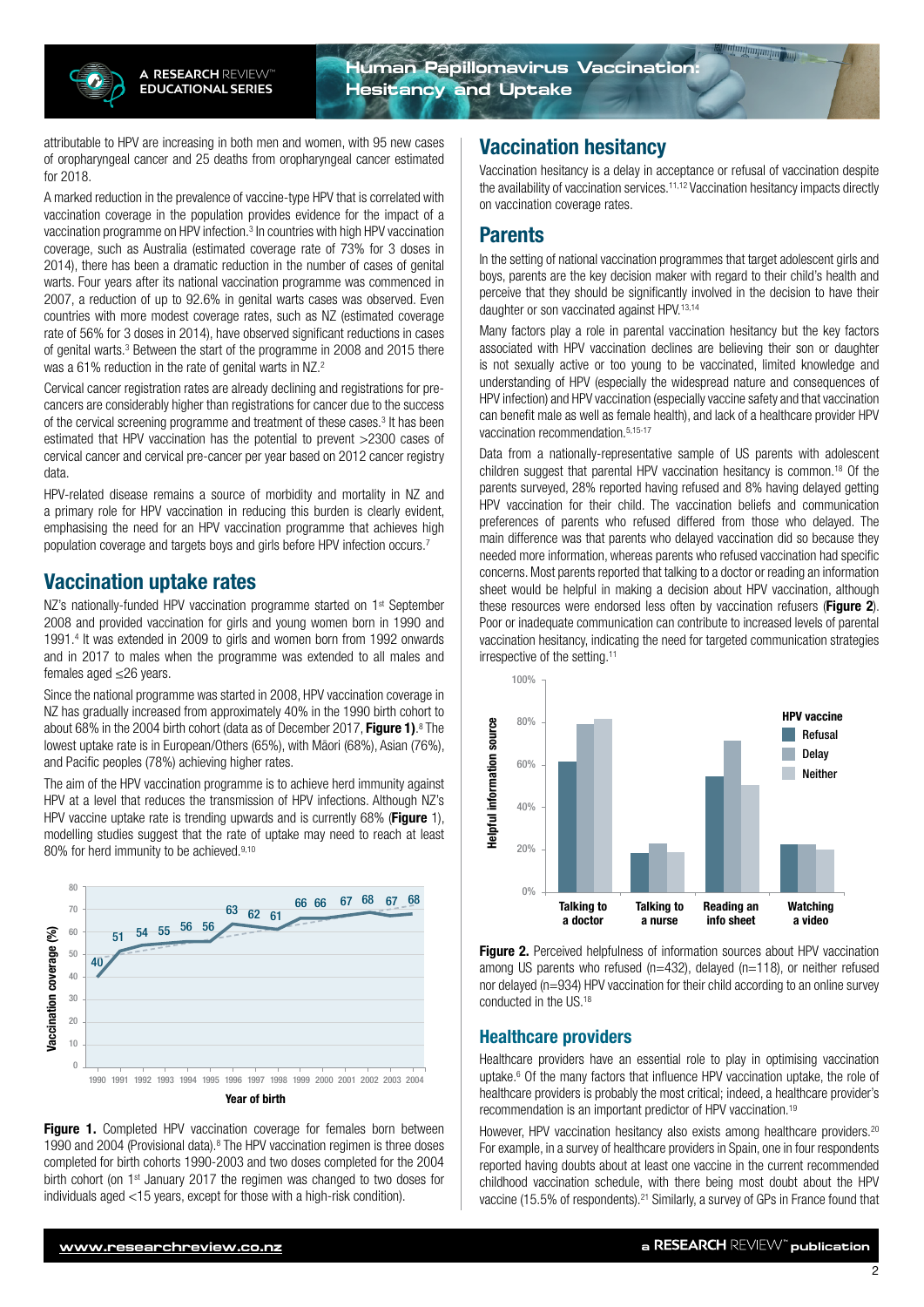**Human Papillomavirus Vaccination: Hesitancy and Uptake**

only 83% would recommend HPV vaccination for their patients and even fewer (74%; p<0.001) would recommend HPV vaccination for their own daughters.<sup>22</sup> In a US survey, only 76% of healthcare providers reported routinely recommending HPV vaccine for girls (ages 11 to 12 years) and significantly less (46%) did so for boys  $(p<0.001)$ .<sup>19</sup>

The main reasons for HPV vaccination hesitancy among healthcare providers are summarised in Table 2. Some of these challenges include time constraints, the prospect of awkward conversations about sexual health, and feeling ill-equipped to address parental vaccination hesitancy.5,19-21

In terms of recommending HPV vaccination to young adolescents, some healthcare providers find it uncomfortable discussing issues of sexual health and behaviour associated with HPV transmission, particularly with younger adolescents, making it less likely that they will strongly recommend HPV vaccination.<sup>23,24</sup> It is possible that value judgements about HPV vaccination, including values relating to sexual activity, may discourage healthcare providers from routinely recommending the vaccine to young women, hence restricting access to the vaccine.24

Another of the reasons for vaccination hesitancy among healthcare professionals is a lack of understanding of HPV. A recent local study found that, although the overall level of HPV knowledge among NZ healthcare professionals was adequate, significant gaps in knowledge do exist.<sup>25</sup> The study authors proposed the need for more provider education to avoid misinformation and stigma being unintended outcomes of conversations between healthcare professionals and the public.

There is also evidence that some physicians consider discussions with parents about adolescent HPV vaccination and sexual health to be burdensome, requiring more time than discussions about other adolescent vaccines and consequently may recommend HPV vaccination less strongly.20,26 Indeed, healthcare providers who perceive parents as being opposed to HPV vaccination for their child may be reluctant to recommend the vaccine due to concerns about initiating timeconsuming or confrontational discussions.5,19

| <b>Reasons for HPV vaccination</b><br>hesitancy in parents                            | <b>Reasons for HPV vaccination</b><br>hesitancy in healthcare<br>providers       |
|---------------------------------------------------------------------------------------|----------------------------------------------------------------------------------|
| • Lack of an HPV vaccination<br>recommendation from a<br>healthcare provider          | • Limited understanding of HPV-<br>related diseases, especially in<br>males      |
| • Concerns about vaccine safety                                                       | • Concerns about vaccine safety                                                  |
| • Lack of knowledge about the<br>number and types of cancer that<br><b>HPV</b> causes | • Discomfort talking about sexual<br>behaviour                                   |
| • Belief that their child is not<br>sexually active or does not need<br>vaccination   | • Anticipating parental hesitancy<br>and lack of ability to address<br>hesitancy |
| • Lack of information                                                                 | • Lack of time for vaccination<br>discussions                                    |

Table 2. Summary of key reasons for HPV vaccination hesitancy in parents of adolescents and healthcare providers.5,15-17,19,21,24,25,27

## Overcoming vaccination hesitancy

Vaccination hesitancy is complex, having multiple determinants and involving the beliefs and attitudes of multiple players.11,24 Vaccination strategies targeting healthcare providers, parents, and young adolescents that address the main reasons for hesitancy will likely be needed to reduce vaccination hesitancy and increase HPV vaccination uptake.

#### Healthcare provider recommendation

A convincing HPV vaccination recommendation by a healthcare provider is associated with improved parental vaccination attitudes and acceptance,17,28 and does not seem to negatively affect the provider-parent encounter or the parents' trust in the information provided, even among parents who are vaccination hesitant.<sup>28</sup> Physicians who take an approach that presupposes a parent will

vaccinate their child or directs a parent to have their child vaccinated is more likely to be successful in ensuring that child is vaccinated against HPV than physicians who take a collaborative approach or merely inform a parent of the availability of the vaccine.<sup>29,30</sup> For example, a qualitative analysis of US healthcare provider conversations with HPV vaccination-hesitant parents found that, even in discussions with parents who were assertive in their initial hesitancy, providers who were persistent rather than acquiescent in addressing their concerns were successful in getting teenagers vaccinated against HPV.<sup>31</sup>

#### Examples of healthcare provider-parent conversation messages

**Provider:** "I know there are stories in the media and online about vaccines, and I can see how that could concern you. However, I want you to know that HPV vaccine has been carefully studied for many years by medical and scientific experts. Based on all of the data, I believe HPV vaccine has a very good safety profile."

**Parent:** "Could HPV vaccine cause my child to have problems with infertility?"

Provider: "There is no data to suggest that the HPV vaccine will have an effect on future fertility. However, women who develop cervical cancer could require treatment that would limit their ability to have children. Starting the HPV vaccine series today could prevent that from happening and protect your daughter's ability to bear children."

It is possible that healthcare providers may overestimate parental vaccination hesitancy.<sup>16</sup> Having determined via an online survey that many parents who refuse or delay HPV vaccination subsequently have their child vaccinated anyway, a group of US researchers has suggested that healthcare providers who encounter parental hesitancy should persist in offering vaccination recommendations.<sup>18</sup>

In addition, a recent Cochrane review of randomised controlled trials found that face-to-face interventions to inform or educate parents about childhood vaccination have the potential to improve parents' vaccination knowledge, parents' intention to vaccinate, and improve children's vaccination status.<sup>32</sup>

There is a need to develop tools that support and enable healthcare providers to deal with HPV vaccination hesitancy.19 Potentially useful tools for counselling hesitant parents include HPV information sheets or brochures, especially those tailored to specific parent concerns or to parents' cultural background.<sup>19,33</sup> Training on delivering a presumptive vaccination recommendation and to help healthcare providers to address vaccination hesitant parents' questions is likely to be valuable.<sup>20,33</sup>

In terms of non-parent consultations, having a healthcare provider as a source of factual information and positive vaccination attitudes has been cited as being associated with higher vaccination uptake among teenage girls.34 In an Australian survey, a majority (61%) of unvaccinated adolescent girls and young adult women not yet having received the HPV vaccine reported that a recommendation from a GP would increase their HPV vaccination acceptance.13 According to a US study, young adult women and men who received a recommendation from a physician or healthcare provider were >35-times more likely to receive at least one dose of HPV vaccine relative to those who did not receive a recommendation.<sup>35</sup>

These findings suggest that healthcare providers should make the effort to inform and strongly recommend HPV vaccination to parents and adolescent and young adult patients.

### Recall/reminder systems

Substantial evidence exists that parent/patient reminder or recall systems can improve vaccination uptake rates, 36,37 including for HPV vaccination and especially for vaccine series completion.<sup>38-41</sup> The recall-reminder tools typically used have been phone calls, mailed postcards or brochures and letters, and text messages. The results of one study suggest that allowing parents to choose their preferred recall method for HPV vaccination is effective in increasing vaccination series completion rates.<sup>40</sup>

3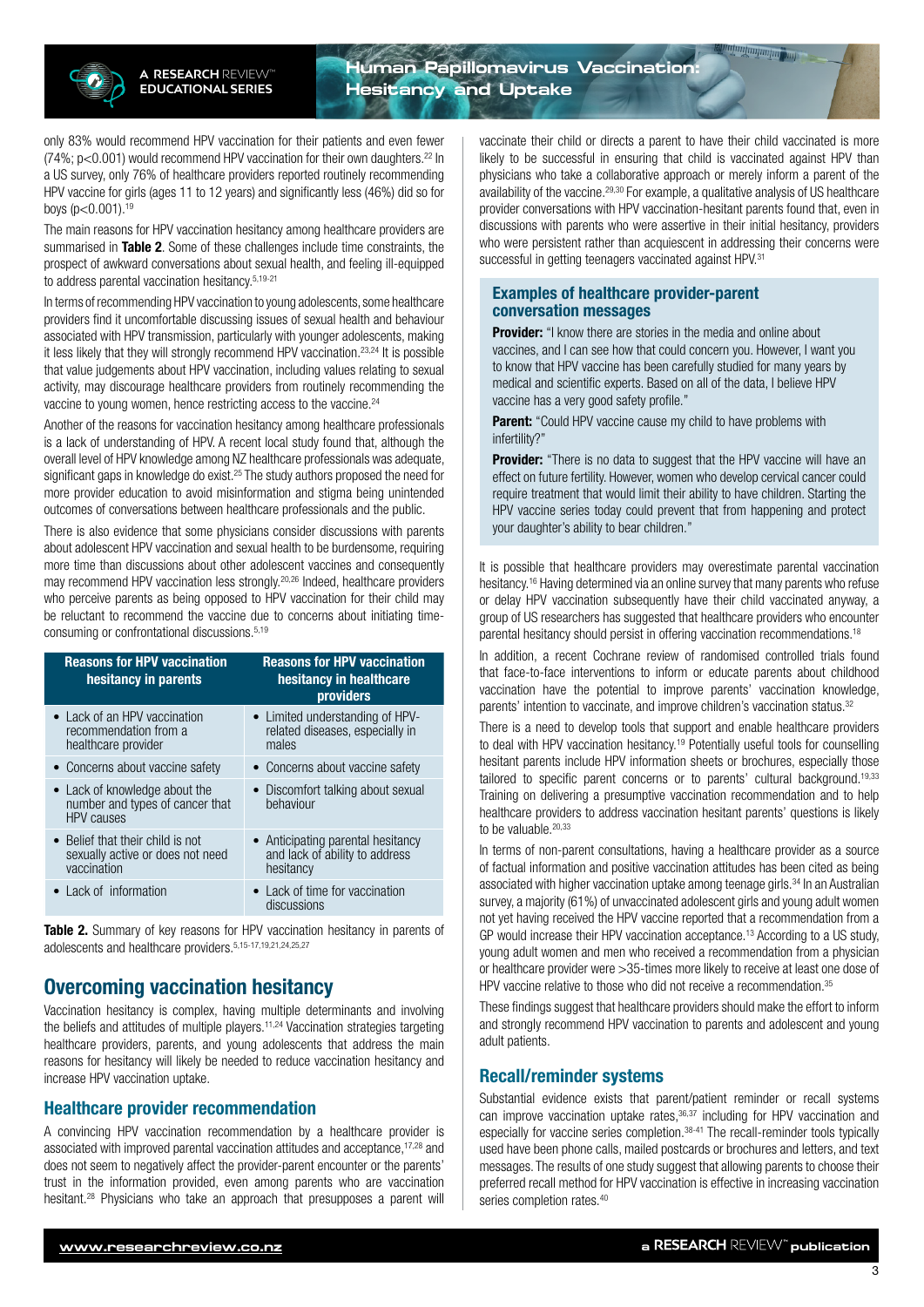**Human Papillomavirus Vaccination: Hesitancy and Uptake**

#### Social media

There now exists the potential for vaccination attitudes to be informed and influenced by online and social media sources, $42,43$  and vaccine hesitancy to be monitored and addressed.44,45 Analysis of health-related debates and sentiment expressed on social media may help to direct the targeting and design of strategies to improve health communication and facilitate vaccine uptake.43,45

Examples of using social media to raise awareness and help to increase vaccination uptake include Facebook and Twitter accounts devoted to adolescent health, including HPV infection and vaccination, and a dedicated HPV vaccination web site designed for anyone to access evidence-based information, materials, and FAQs.46

Currently, however, there is a lack of systematic and rigorous research examining the effects of social media on HPV-related knowledge, attitudes, and behaviours.47 Further research is required to better determine how social media can be utilised to reduce vaccine hesitancy and increase HPV vaccine uptake.

#### Multi-component strategies

In terms of HPV vaccination strategies, there is increasing evidence that no single intervention is effective in mitigating vaccination hesitancy and facilitating vaccination uptake and that multi-component interventions are more effective (and may even work synergistically), resulting in increased healthcare provider vaccine support, improved parental/patient attitudes toward HPV vaccination, and increased vaccination uptake.<sup>38,48,49</sup> In particular, healthcare provider education and training that support strong healthcare provider recommendation and parent/patient reminder or recall systems should be the basis of any multicomponent strategy.

For example, a pragmatic trial of a five-component healthcare provider communication training intervention on adolescent HPV vaccination, which was implemented in 16 primary care practices in the US, found that it significantly improved HPV vaccination uptake and completion among adolescent patients.33 Healthcare providers reported that the communication training and customised patient information fact sheets were the most used and useful intervention components.<sup>33</sup> They considered communication training that taught a presumptive approach to be most beneficial component for introducing the HPV vaccine and motivational interviewing to be the most beneficial component for countering HPV vaccine hesitancy.<sup>50</sup>

### School-based vaccination

The most rapid declines in HPV-related outcomes have occurred in countries with school-based vaccine delivery (e.g., the UK, Australia, and NZ), suggesting that this strategy achieves faster introduction and higher vaccination uptake than community-based vaccine programmes.<sup>51</sup> Moreover, higher and more equitable uptake of HPV vaccination is generally achieved with school-based compared with community-based vaccination programmes.52,53 Indeed, a retrospective analysis of school-based HPV vaccination in the Auckland region identified high rates of uptake overall (71.5%) with uptake being highest for Pacific (88%) and Māori (78%) sub-populations.<sup>54</sup>

School-based vaccination is also an effective strategy because vaccination targets can be reached directly, there is no need for a healthcare provider's recommendation, and parents are easily contacted for consent. Because written parental consent is required in this setting, reaching disengaged or vaccination hesitant parents is important.<sup>24</sup> However, schools are ideal channels for health promotion and education and school-based HPV vaccination supported by school-based HPV education for parents and students can be effective in increasing acceptability of HPV vaccination.<sup>55,56</sup> HPV vaccine uptake in school-based HPV vaccination can be further increased by sending text message reminders to parents or guardians, as demonstrated in a recent randomised controlled Australian study.<sup>57</sup>

## IMMUNISATION ADVISOR COMMENTS – LISBETH ALLEY

The positive impact of preventing infection with cancer-causing types of HPV has been well demonstrated and the evidence for the safety of HPV vaccines is impressive. There is global evidence of a decline in vaccine type HPV infections, cervical pre-cancers, and genital warts in countries that are offering HPV vaccine, and vaccine effectiveness has been demonstrated even with moderate vaccine coverage.

A health provider's skills and confidence around vaccine conversations can have a significant impact on parental confidence and acceptance. A positive recommendation by a trusted health professional has been shown to strongly influence the likelihood of children receiving childhood vaccines, including acceptance of HPV vaccination. Social media plays a significant role in spreading myths and misinformation about HPV vaccines, which can undermine community confidence. Health professionals need to be aware of circulating myths and be able to respond confidently to any concerns encountered on social media.

Health provider strategies that have been shown to be effective at improving HPV vaccine uptake are:

- Actively recommending the vaccine, using motivational interviewing techniques and taking a persistent and presumptive approach to vaccine discussions.
- Using current resources, accessing health professional education and updates around the safety and effectiveness of HPV vaccines to increase knowledge and confidence.
- Ensuring pre-calls and recalls are enabled and actioned using the client's nominated preferred method, e.g. texting/emailing/phoning.
- Addressing vaccine hesitancy by creating a trusting relationship, having an ongoing conversation, and proactively offering accurate, supportive and encouraging information whenever opportunities present.
- If parents/patients initially decline or delay vaccines, continuing to offer all subsequent vaccine events when due, so that they are aware the vaccines continue to be recommended and relevant, and that catch-ups are available.

We need to ensure that parents and young people in NZ are aware of the benefits provided by HPV vaccines and can access the protection they provide. Health professionals have a responsibility to ensure their knowledge around HPV vaccines is up to date so they can confidently recommend HPV vaccine to parents and young people, and to employ strategies to encourage access to, and uptake of HPV vaccines.

#### ABOUT RESEARCH REVIEW

Research Review is an independent medical publishing organisation producing electronic publications in a wide variety of specialist areas. Research Review publications are intended for New Zealand medical professionals.

Educational Series are a summary of the most important international and local literature which impacts on treatment of a specific medical condition. These Reviews provide information on a disease, current treatment and local /international guidelines. They are intended as an educational tool.

Publications are free to receive for health care professionals, keeping them up to date with their chosen clinical area.

Privacy Policy: Research Review will record your email details on a secure database and will not release them to anyone without your prior approval. Research Review and you have the right to inspect, update or delete your details at any time.

New Zealand Research Review subscribers can claim CPD/CME points for time spent reading our reviews from a wide range of local medical and nursing colleges. Find out more on our **[CPD page](http://www.researchreview.co.nz/cpd?site=nz).**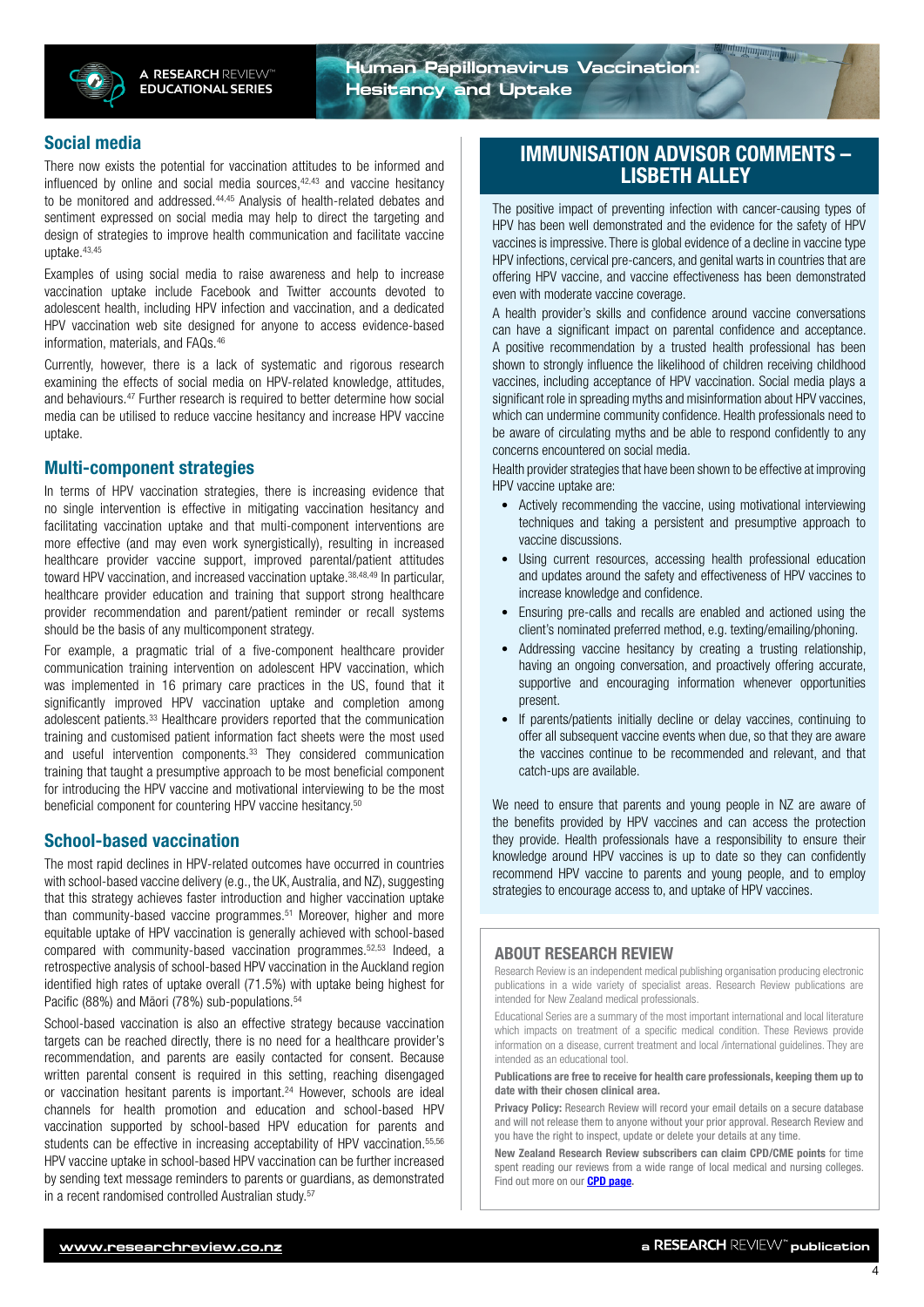

## EXPERT'S CONCLUDING COMMENTS – HELEN PETOUSIS-HARRIS

Despite the impressive impact on disease HPV vaccines have made, along with the notable safety profile, there has been considerable opposition to the vaccine since its introduction. The HPV vaccines are some of the best vaccines ever developed in terms of form and function, so much so that it might be possible to eliminate cervical cancer. So, why have these remarkable vaccines been plagued by such active obstruction and hesitancy?

The answer is simple or complex, depending how you want to break it down. The simple answer is the money trail. The more complex answer involves the interplay between the opportunities offered by litigious societies, cognitive biases and motivated reasoning, together with the unprecedented penetration of an uncensored social media. The result of all this is a problem of such monumental significance that the World Health Organization signalled vaccine hesitancy as one of the top ten public health challenges for 2019. This issue is up there with climate change, pollution, and pandemic flu. What does this mean for HPV vaccination?

While it might all seem overwhelming, there are ways forward. Some of the countries that have been most affected by HPV vaccine hesitancy have fought their way back. Denmark watched their HPV vaccine coverage dive from 79% in the 2000 birth cohort to 17% in the 2003 cohort. After some research to ascertain knowledge, attitudes, and decision patterns it was found that nearly all parents who doubted whether to vaccinate their daughters had heard stories about the suspected side-effects, primarily through media and online. A campaign (Stop HPV, Stop Cervical Cancer) was launched using a network comprised of medical and patient organisations and support from the WHO Europe. Various media were used, in particular Facebook where most of the debate occurred. The result? By early 2018 uptake had doubled. The lessons from Denmark were shared with other countries in Europe, such as Ireland, who as a result of a similar collaborative campaign, are seeing a rapid return to higher coverage.

These successful approaches drew the collective health organisations, such as nurses, paediatricians, public health, pharmacies, cancer societies … etc together to provide a loud unified voice about the diseases and the vaccine. Parents were offered and encouraged to seek the facts about the diseases and the vaccines through social media and other channels. The response to these efforts was immediate and positive with dramatic increases in coverage.

The case of HPV vaccine hesitancy illustrates that with a collective effort we can overcome the rising tide of vaccine hesitancy and take control of the communication environment. However, this takes commitment and leadership. Should we wait for a crisis to occur, like Denmark, Japan, Ireland, Columbia and many other countries have experienced, or should we focus on building resilience and trust in our community so that when a vaccine scare hits town we are prepared?

#### What can you do as an individual healthcare professional or small organisation?

- Have good science-based resources on hand (many sources).
- Be up to date with knowledge and confident.
- Have example stories to discuss.
- Promote the vaccine confidently cancer prevention and the vaccine are extremely safe.

#### TAKE-HOME MESSAGES

- HPV vaccination has the potential to substantially reduce rates of HPVrelated cancer and the associated disease burden.
- The success of a national HPV vaccination programme is dependent on an effective vaccine achieving high vaccination coverage.
- NZ's HPV coverage rate is 68% (in females) and increasing; vaccination rates may need to be >80% for herd immunity to be achieved.
- Low HPV vaccination uptake is at least partly driven by vaccination hesitancy, especially parental hesitancy.
- HPV vaccination is more likely to occur if it is healthcare provider directed.
- Perceived parental hesitancy and time constraints discourage some healthcare providers from routinely recommending HPV vaccination.
- A strong healthcare provider recommendation and parent/patient reminder or recall systems are key components for increasing HPV vaccination uptake.
- Multicomponent HPV vaccination strategies are likely to be more effective than single-component strategies for increasing HPV vaccination uptake.
- School-based vaccination programmes generally achieve higher and more equitable uptake of HPV vaccination than community-based strategies.

#### Gardasil Funding

Human papillomavirus (6, 11, 16, 18, 31, 33, 45, 52 and 58) vaccine [HPV] is funded for any of the following:

- 1. Maximum of two doses for children aged 14 years and under; or
- 2. Maximum of three doses for patients meeting any of the following criteria:
	- 1. People aged 15 to 26 years inclusive; or
	- 2. Either:

People aged 9 to 26 years inclusive

- 1. Confirmed HIV infection; or
- 2. Transplant (including stem cell) patients: or
- 3. Maximum of four doses for people aged 9 to 26 years inclusive post chemotherapy

<https://www.pharmac.govt.nz/wwwtrs/ScheduleOnline.php?osq=Gardasil>